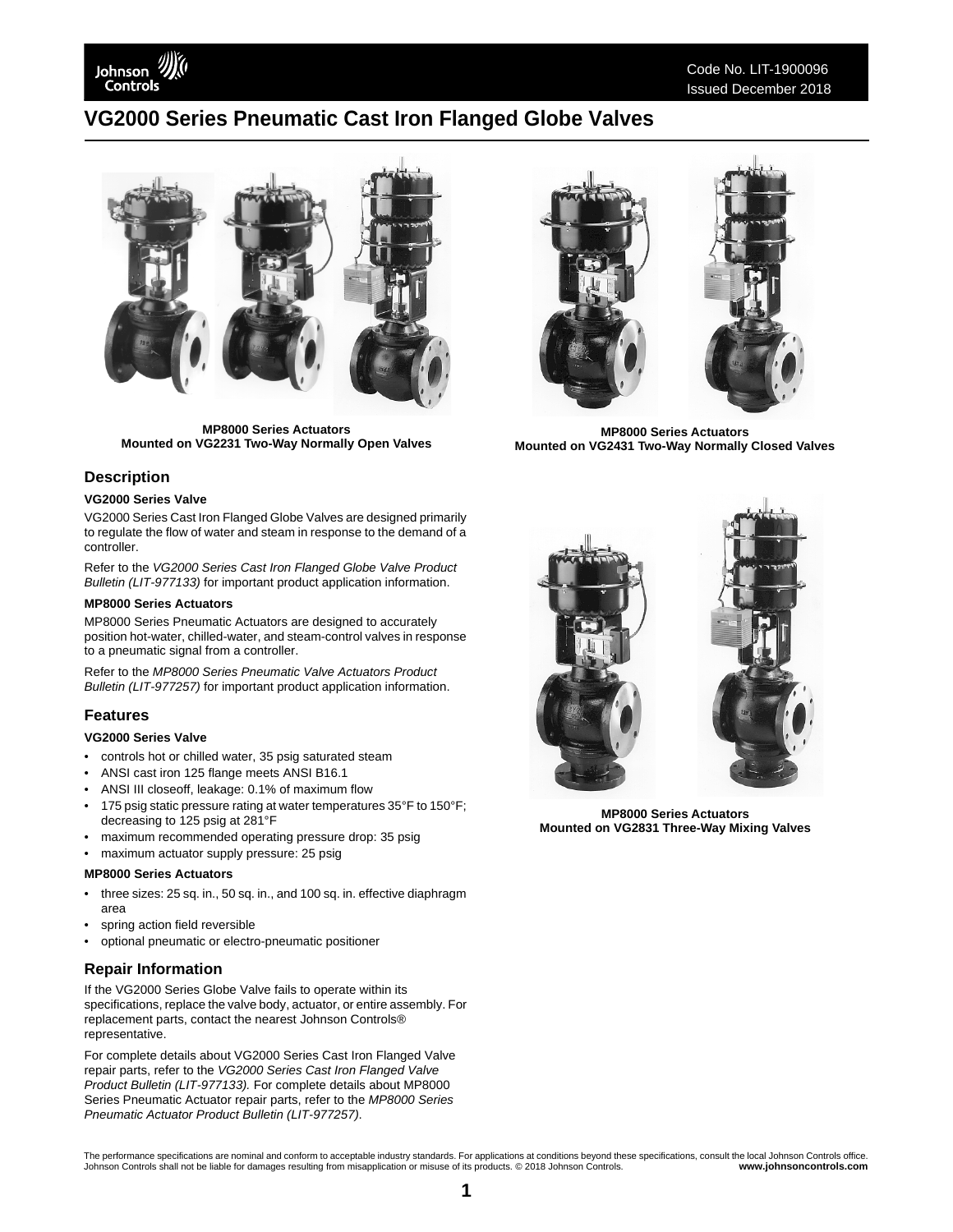# *VG2000 Series Pneumatic Cast Iron Flanged Globe Valves (Continued)*

**Selection Charts**<br>Two-Way Normally Open Pneumatic Cast Iron Flanged Globe Valves

| rwo-way Normany Open Fileamatic Oast from Fianged Olobe varves<br><b>Spring Range</b> |                                                                  |     | 3 psig to 7 psig |                                                                  | 4 psig to 8 psig        |                    | 9 psig to 13 psig       |                    |
|---------------------------------------------------------------------------------------|------------------------------------------------------------------|-----|------------------|------------------------------------------------------------------|-------------------------|--------------------|-------------------------|--------------------|
| Valve<br><b>Code Number</b>                                                           | Size, in. Cv                                                     |     | psig             | <b>Closeoff Code Number</b>                                      | <b>Closeoff</b><br>psig | <b>Code Number</b> | <b>Closeoff</b><br>psig | <b>Code Number</b> |
| With MP82 Series Actuators - 25 sq. in. Effective Diaphragm Area                      |                                                                  |     |                  |                                                                  |                         |                    |                         |                    |
| <b>VG2231TL</b>                                                                       | $2 - 1/2$                                                        | 51  | 53               | VG2231TL+823C00                                                  | 49                      | VG2231TL+823D00    | 28                      | VG2231TL+823E00    |
| <b>VG2231UL</b>                                                                       | 3                                                                | 83  | $\overline{37}$  | VG2231UL+823C00                                                  | 34                      | VG2231UL+823D00    | 19                      | VG2231UL+823E00    |
|                                                                                       | With MP84 Series Actuators - 50 sq. in. Effective Diaphragm Area |     |                  |                                                                  |                         |                    |                         |                    |
| <b>VG2231TM</b>                                                                       | $2 - 1/2$                                                        | 51  | 109              | VG2231TM+843C00                                                  | 100                     | VG2231TM+843D00    | 58                      | VG2231TM+843E00    |
| <b>VG2231UM</b>                                                                       | 3                                                                | 83  | 75               | VG2231UM+845C00                                                  | 70                      | VG2231UM+845D00    | 40                      | VG2231UM+845E00    |
| <b>VG2231VM</b>                                                                       | 4                                                                | 150 | 42               | VG2231VM+845C00                                                  | 39                      | VG2231VM+845D00    | 23                      | VG2231VM+845E00    |
| With MP86 Series Actuators - 100 sq. in. Effective Diaphragm Area                     |                                                                  |     |                  |                                                                  |                         |                    |                         |                    |
| <b>VG2231UN</b>                                                                       | 3                                                                | 83  | 152              | VG2231UN+865C00                                                  | 140                     | VG2231UN+865D00    | 81                      | VG2231UN+865E00    |
| <b>VG2231VN</b>                                                                       | 4                                                                | 150 | 86               | VG2231VN+865C00                                                  | 79                      | VG2231VN+865D00    | 46                      | VG2231VN+865E00    |
| <b>VG2231WN</b>                                                                       | 5                                                                | 240 | 55               | VG2231WN+867C00                                                  | 51                      | VG2231WN+867D00    | 29                      | VG2231WN+867E00    |
| <b>VG2231YN</b>                                                                       | 6                                                                | 350 | 38               | VG2231YN+867C00                                                  | 35                      | VG2231YN+867D00    | 20                      | VG2231YN+867E00    |
|                                                                                       |                                                                  |     |                  | Two-Way Normally Closed Pneumatic Cast Iron Flanged Globe Valves |                         |                    |                         |                    |
| <b>Spring Range</b>                                                                   |                                                                  |     | 3 psig to 7 psig |                                                                  | 4 psig to 8 psig        |                    | 9 psig to 13 psig       |                    |
| Valve<br><b>Code Number</b>                                                           | Size, in. Cv                                                     |     | psig             | <b>Closeoff Code Number</b>                                      | <b>Closeoff</b><br>psig | <b>Code Number</b> | <b>Closeoff</b><br>psig | <b>Code Number</b> |
| With MP84 Series Actuators - 50 sq. in. Effective Diaphragm Area                      |                                                                  |     |                  |                                                                  |                         |                    |                         |                    |
| <b>VG2431TM</b>                                                                       | $2 - 1/2$                                                        | 54  | 24               | VG2431TM+843C00                                                  | 32                      | VG2431TM+843D00    | 75                      | VG2431TM+843E00    |
| <b>VG2431UM</b>                                                                       | 3                                                                | 83  | 17               | VG2431UM+845C00                                                  | 22                      | VG2431UM+845D00    | 52                      | VG2431UM+845E00    |
| <b>VG2431VM</b>                                                                       | $\overline{4}$                                                   | 150 | 9                | VG2431VM+845C00                                                  | 13                      | VG2431VM+845D00    | 29                      | VG2431VM+845E00    |
| With MP86 Series Actuators - 100 sq. in. Effective Diaphragm Area                     |                                                                  |     |                  |                                                                  |                         |                    |                         |                    |
| <b>VG2431UN</b>                                                                       | 3                                                                | 83  | 34               | VG2431UN+865C00                                                  | 46                      | VG2431UN+865D00    | 105                     | VG2431UN+865E00    |
| <b>VG2431VN</b>                                                                       | $\overline{4}$                                                   | 150 | 19               | VG2431VN+865C00                                                  | 26                      | VG2431VN+865D00    | 59                      | VG2431VN+865E00    |
| <b>VG2431WN</b>                                                                       | 5                                                                | 237 | 12               | VG2431WN+867C00                                                  | 17                      | VG2431WN+867D00    | 38                      | VG2431WN+867E00    |
| <b>VG2431YN</b>                                                                       | 6                                                                | 344 | 9                | VG2431YN+867C00                                                  | 11                      | VG2431YN+867D00    | 26                      | VG2431YN+867E00    |
| Three-Way Mixing Pneumatic Cast Iron Flanged Globe Valves                             |                                                                  |     |                  |                                                                  |                         |                    |                         |                    |
| <b>Spring Range</b>                                                                   |                                                                  |     | 3 psig to 7 psig |                                                                  | 4 psig to 8 psig        |                    | 9 psig to 13 psig       |                    |
| Valve<br><b>Code Number</b>                                                           | Size, in. Cv                                                     |     | psig             | <b>Closeoff Code Number</b>                                      | <b>Closeoff</b><br>psig | <b>Code Number</b> | <b>Closeoff</b><br>psig | <b>Code Number</b> |
| With MP84 Series Actuators - 50 sq. in. Effective Diaphragm Area                      |                                                                  |     |                  |                                                                  |                         |                    |                         |                    |
| <b>VG2831TM</b>                                                                       | $2 - 1/2$                                                        | 54  | 65/14            | VG2831TM+843C00                                                  | 60/19                   | VG2831TM+843D00    | 35/45                   | VG2831TM+843E00    |
| <b>VG2831UM</b>                                                                       | 3                                                                | 80  | 45/10            | VG2831UM+845C00                                                  | 42/13                   | VG2831UM+845D00    | 24/31                   | VG2831UM+845E00    |
| <b>VG2831VM</b>                                                                       | $\overline{4}$                                                   | 157 | 25/6             | VG2831VM+845C00                                                  | 23/8                    | VG2831VM+845D00    | 14/18                   | VG2831VM+845E00    |
| With MP86 Series Actuators - 100 sq. in. Effective Diaphragm Area                     |                                                                  |     |                  |                                                                  |                         |                    |                         |                    |
| <b>VG2831UN</b>                                                                       | 3                                                                | 80  | 91/21            | VG2831UN+865C00                                                  | 84/28                   | VG2831UN+865D00    | 49/63                   | VG2831UN+865E00    |
| <b>VG2831VN</b>                                                                       | $\overline{4}$                                                   | 157 | 51/12            | VG2831VN+865C00                                                  | 47/16                   | VG2831VN+865D00    | 27/35                   | VG2831VN+865E00    |
| <b>VG2831WN</b>                                                                       | 5                                                                | 238 | 33/7             | VG2831WN+867C00                                                  | 30/10                   | VG2831WN+867D00    | 18/23                   | VG2831WN+867E00    |
| <b>VG2831YN</b>                                                                       | 6                                                                | 347 | 23/5             | VG2831YN+867C00                                                  | 21/7                    | VG2831YN+867D00    | 12/16                   | VG2831YN+867E00    |

| Optional Positioner — Change the 00 at the end of the code number to either 01 or 02 |                         |                   |                                                |                                                                           |                      |  |  |
|--------------------------------------------------------------------------------------|-------------------------|-------------------|------------------------------------------------|---------------------------------------------------------------------------|----------------------|--|--|
| <b>Optional</b><br><b>Positioner</b>                                                 | <b>Mounting Bracket</b> | Type              | <b>Control Input</b>                           | <b>Output Capacity</b>                                                    | <b>Ordering Code</b> |  |  |
| V-9502-95                                                                            | MP8000-6002             | Pneumatic         | 2 to 12 psig Start<br>3 to 13 psig Span        | 1,000 scim - Dual Barbed Fitting<br>1,600 scim $-$ 1/4 in. Barbed Fitting | 101                  |  |  |
| EPP-1000-8                                                                           | MP8000-6003             | Electro-Pneumatic | 0 to 10 VDC<br>4 to 20 mA<br>135 Ohm Slidewire | 476 scim                                                                  | 02                   |  |  |

The performance specifications are nominal and conform to acceptable industry standards. For applications at conditions beyond these specifications, consult the local Johnson Controls office.<br>Johnson Controls shall not be